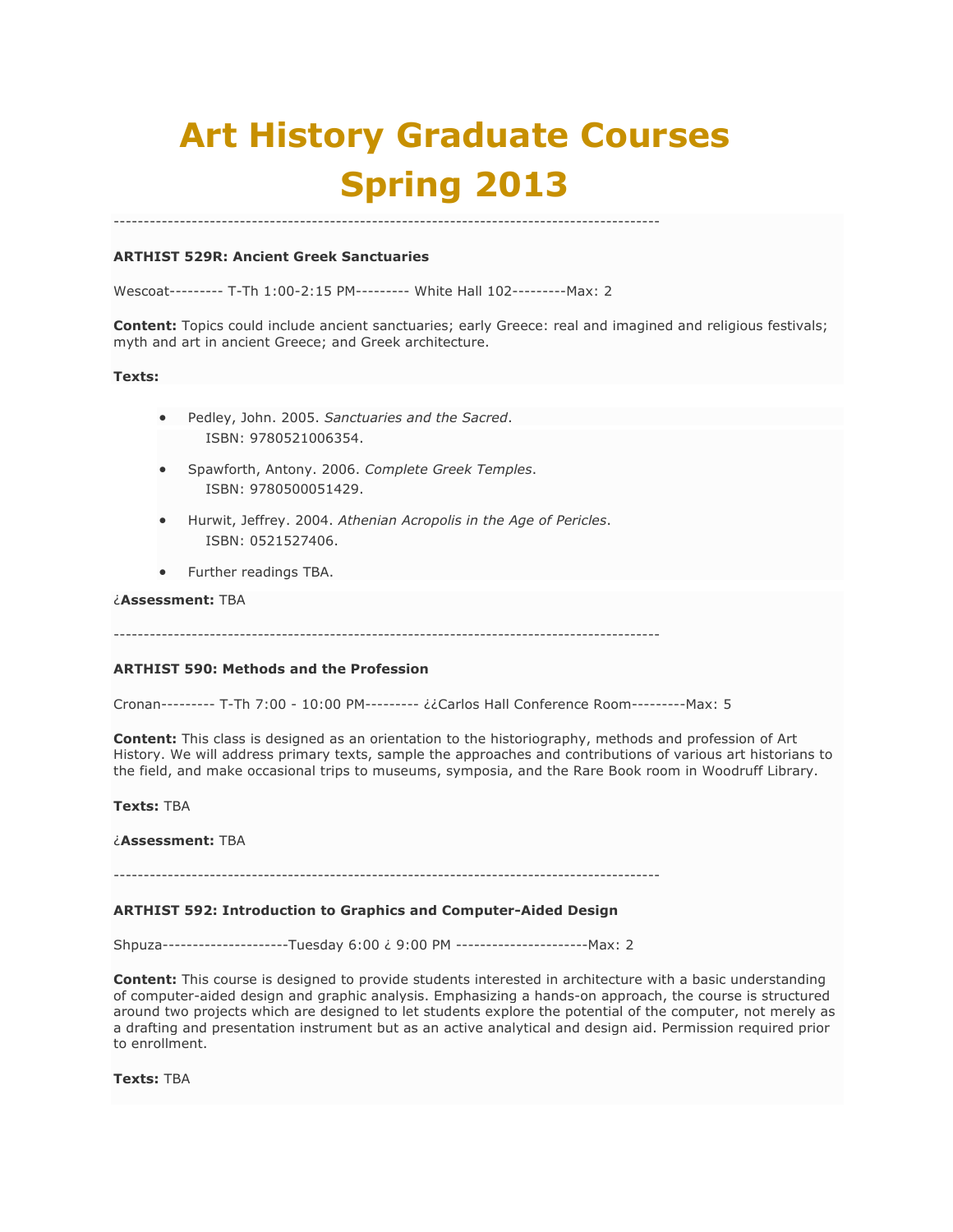**Particulars:** Students will be responsible for reading and class discussion, as well as projects that will have significant research and visualization components, resulting in a final paper.

-------------------------------------------------------------------------------------------

#### **ARTHIST 596R: Internship**

Coordinator: Faculty

May be repeated with permission from the director of internships. Interns must be nominated by the department for internships at the Michael C. Carlos Museum, the High Museum of Art, and elsewhere. Variable credit.

-------------------------------------------------------------------------------------------

#### **ARTHIST 597R: Directed Study**

Faculty; variable credit.

-------------------------------------------------------------------------------------------

#### **ARTHIST 599R: Thesis Research (Permission only)**

-------------------------------------------------------------------------------------------

#### **ARTHIST 729: The Julio-Claudian Artistic Revolution**

Varner --------- T 4:00 - 7:00 PM--------- Carlos Hall Conference Room--------- Max: 10

**Content:** Beginning with Julius Caesar, the Julio-Claudian Rulers of Rome revolutionized Roman art and architecture and transformed the urban landscape of the capital. This seminar will consist of an in depth examination of this dynasty*is* impact on Roman artistic production that was unrivalled in any other period. Contributions of individual emperors like Augustus and Nero will be situated in their historical, social and political context and compared to contemporary developments in literature. Important Julio-Claudian monuments in the provinces, like the Sebasteion at Aphrodisias will also be considered.

## **Recommended Texts:** TBA

#### **Assessment:** TBA

-------------------------------------------------------------------------------------------

#### **ARTHIST 729: The Acropolis Museum**

Gaunt--------- M 2:00 - 5:00 PM --------- Tate Room--------- Max: 25

**Content:** The nineteenth century project to lay bare the Periklean buildings on the Athenian Acropolis also brought to light thousands upon thousands of dedications. Some were locally made, but many were imports. This course addresses these votive gifts, offered by men and women, humble and elite alike: in particular the dedications that have survived physically in bronze, marble and pottery, as well as the contents of the temple treasuries, largely gold and silver plate long since melted down, but attested from inscriptions. While the focus will be on the archaic and classical periods, where the evidence is richest, the course will also examine the bronze age and geometric finds.

Objects from the Carlos Museum¿s collections that are similar will be used in every class.

**Texts:** J. Hurwit, *The Athenian Acropolis* (Cambridge, 1999); and TBA.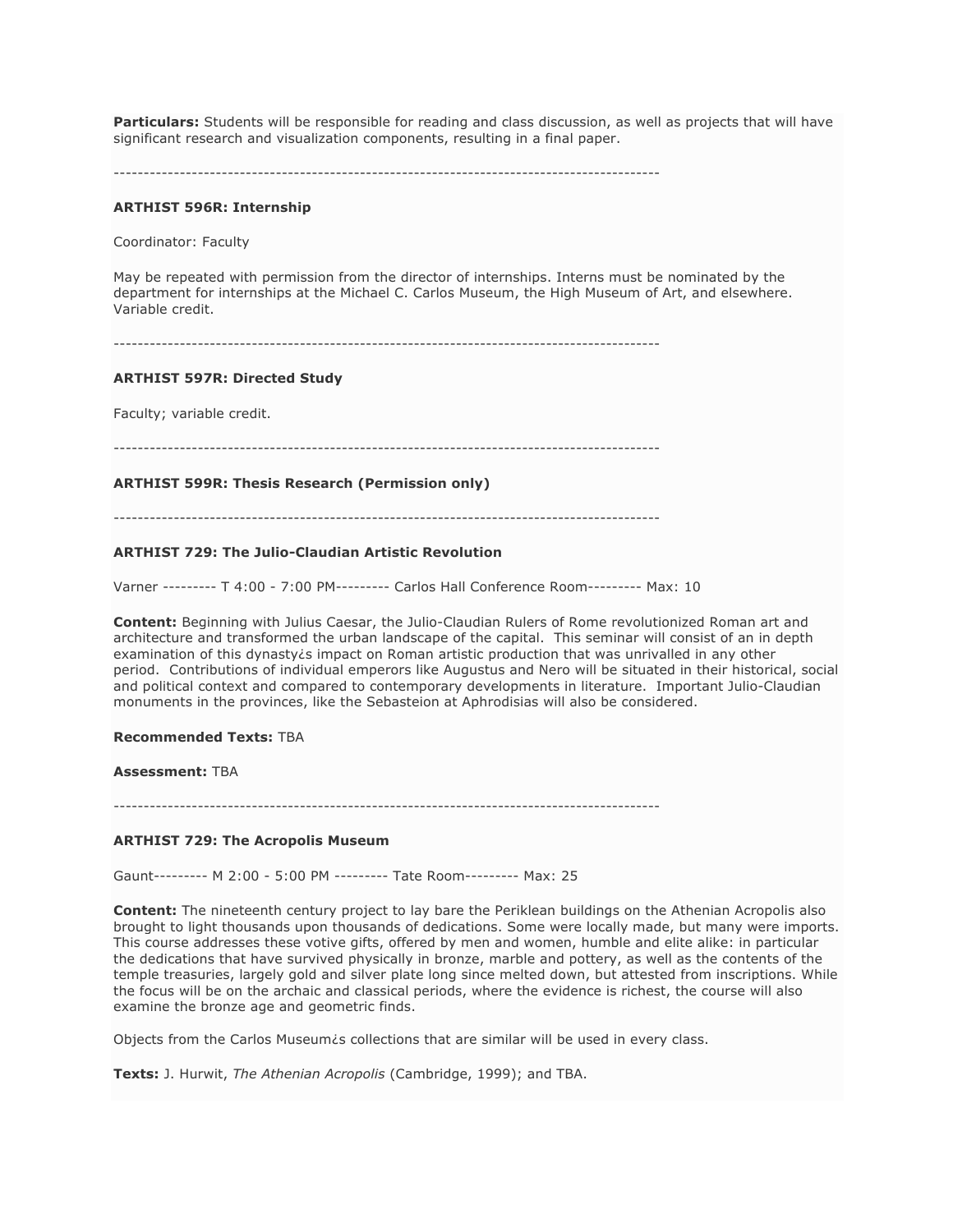**Assessment:** Students will be responsible for weekly reading and discussion, as well as short presentations during the course of the semester. They will also work on a larger project that will result in a formal presentation and a research paper.

**Prerequisites:** None, although some knowledge of Greek would be useful.

-------------------------------------------------------------------------------------------

#### **ARTHIST 735: Textiles of the Americas**

Stone--------- W 9:00 AM - 12:00 PM---------Tate Room---------Max: 10

**Content**: This seminar concerns the technique, design, and iconography of fiber arts in the Americas, with special emphasis on the ancient Andean textile traditions, and those of the modern Maya of Guatemala and Kuna of Panamá. Works of art from the Carlos Museum will be featured, especially new acquisitions, and we will write museum labels for textile displays for 2014-2016.

**Texts:** Stone-Miller, *To Weave for the Sun*, 1994, and articles on reserve.

**Assessment:** research project, consisting of a 30-minute presentation and 15-20 page final paper; labels for three cases; one small hands-on project (weaving, embroidery, fiber sculpture).

#### **Prerequisites:** None

-------------------------------------------------------------------------------------------

## **ARTHIST 769: What is a Medium?**

Warnock--------- F 1:00 - 4:00 PM--------- ¿¿Carlos Hall Conference Room---------Max: 10

**Content:** The notion of medium long has been seen as a central, if not defining, aspect of that art, criticism, and theory we call modernist, and has been linked crucially, if not always explicitly, to matters of intelligibility, judgment, and historical efficacy. But what counts as a medium? Does the idea itself still matter? And if not, what are the stakes of art and criticism in a ¿post-medium¿ age, as our present moment is sometimes characterized? This course will explore a selection of theoretically interesting readings that engage the notion of medium from various angles, as read with and against particular case studies in the visual arts. Readings will include texts by Lessing, Kant, Hegel, Greenberg, Fried, Cavell, Krauss, Melville, Nancy, and Bourriaud, among others.

#### **Texts:**

Gotthold, Ephraim Lessing. *An Essay on the Limits of Painting and Poetry*, Johns Hopkins Paperbacks, 1984. ISBN 9780801831393.

Kant, Immanuel. *Critique of the Power of Judgment*, The Cambridge Edition of the Works of Immanuel Kant [Paperback]. 2001. ISBN 9780521348928.

Hegel, Georg Wilhelm Friedrich. *Introductory Lectures on Aesthetics*, Penguin Classics [Paperback], 1900. ISBN 9780140433357.

Cavell, Stanley. *Must We Mean What We Say?: A Book of Essays* [Paperback], 2002. ISBN 9780521529198.

Cavell, Stanley. *The World Viewed: Reflections on the Ontology of Film*, Enlarged Edition, 1979. ISBN 9780674961968.

Fried, Michael. *Art and Objecthood: Essays and Reviews* [Paperback], 1998. ISBN 9780226263199.

Bourriaud, Nicolas. *Relational Aesthetics* [Paperback], 1998. ISBN 9782840660606.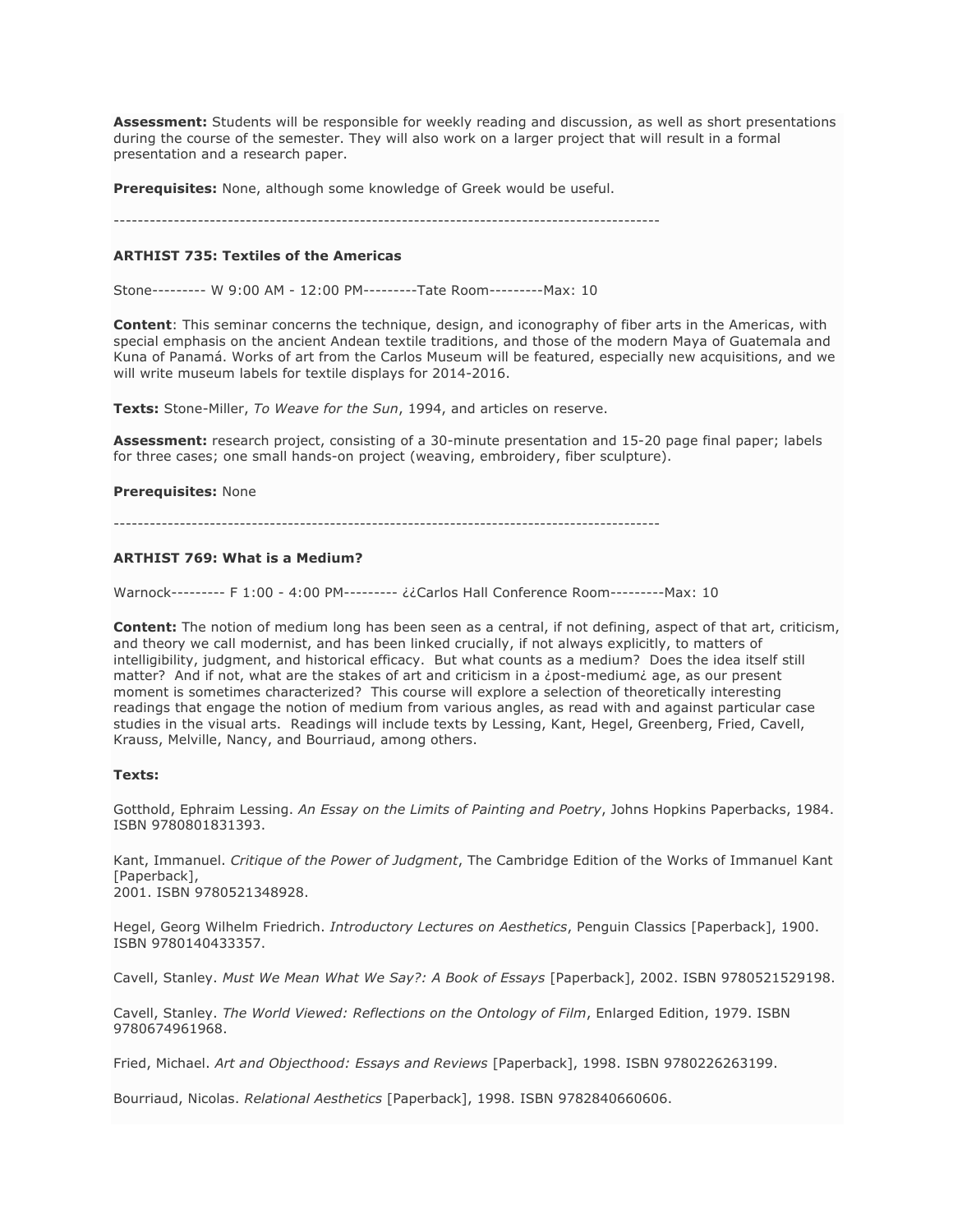#### **¿Assessment:** TBA

## -------------------------------------------------------------------------------------------

## **ARTHIST 789: Body, House, Palace, Mosque: Gendered Aesthetic Practice in Africa Crosslisted with ILA 790**

Kasfir --------- Th 1:00 - 4:00 PM --------- Carlos Hall Conference Room --------- Max: 12

**Content:** This seminar explores the coverings of the body and its decorations in particular spatial environments: domestic, political and sacred. The seclusion of women in African Islam has dictated a particular type of dress and architecture, as has the practice of polygyny in traditional African family homesteads . We will cover six case studies, from East, South and West Africa beginning with Samburu and Rendille pastoralists in the semi-desert environment of northern Kenya and their elaborate body decorations and houses built by women . From there we will move to the Swahili stone towns of the East African littoral, where Islam has dictated the seclusion of women in a unique house type, and styles of dress for both men and women are influenced by millennia of Indian Ocean trade with Arab and Indian cultures. The third case will deal with Ndebele dress and architecture in South Africa where women are famous for both their elaborate beadwork and for their closely related house murals. This will be followed by a study of the Zulu Zionist Church in South Africa, in which men and women have adopted distinctive modes of dress based variously in Zulu warrior traditions, African Christianity and Scottish military costumes. Finally we will examine two Islamic regions in West Africa, and in particular their mosque and palace architecture with their gendered spaces for wives and concubines and weaving traditions which have dictated elaborate embroidered, indigo-dyed and tailored dress. In all these cultures, the treatment of dress and architecture obey similar aesthetic and social codes.

## **Textbooks:**

- Middleton, John, *The Swahili*
- Kasfir, Sidney, *African Art and the Colonial Encounter*
- Skundkler, Bengt, *Zulu Zion*
- Powell, Ivor, *Ndebele*
- Moughtin, C., *Hausa Architecture*
- Bourgeois, Jean-Louis, *Spectacular Vernacular*

#### **Assessment:** TBA

-------------------------------------------------------------------------------------------

## **ARTHIST 791: Teaching Art History**

Fletcher--------- W 12:50 - 2:50 PM ---------Carlos Hall Conference Room---------MAX: 10

**Content:** ARTHIST 790/791 is designed to meet the Graduate School (TATTO) requirement for a teacher training course for students in art history. It is required of those graduate students serving as TAs in ARTHIST 101/102, and is offered in concert with their teaching experience in those courses.

## **Texts:**

Stokstad, *Art History*, 4th ed.

Davis, *Tools for Teaching*, 2nd ed.

#### **Assessment:** TBA